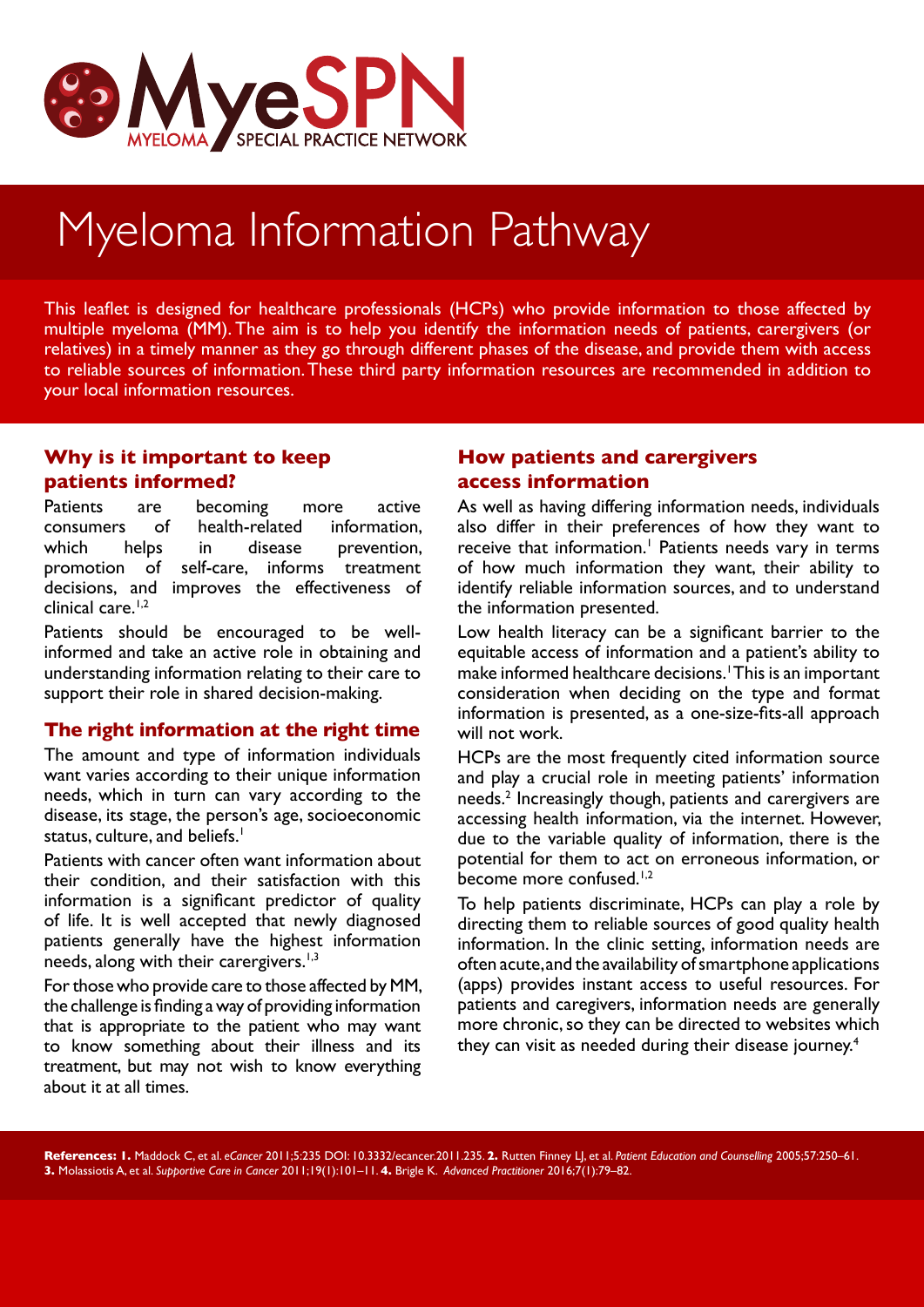| STAGE I: REFFERAL, INVESTIGATION, DIAGNOSIS, AND STAGING OF MM                                                                                                                                                                                                                                                                                                                                                                                                                                                                                                                                                                                                                                                            |                                                                                                                                                                                                                                                   |
|---------------------------------------------------------------------------------------------------------------------------------------------------------------------------------------------------------------------------------------------------------------------------------------------------------------------------------------------------------------------------------------------------------------------------------------------------------------------------------------------------------------------------------------------------------------------------------------------------------------------------------------------------------------------------------------------------------------------------|---------------------------------------------------------------------------------------------------------------------------------------------------------------------------------------------------------------------------------------------------|
| • Signs and symptoms<br>• Tests and investigations<br>• Bone marrow aspirate & trephine<br>• Cytogenetics / FISH<br>• Imaging<br>• Blood & urine protein electrophoresis<br>• Haematology & biochemistry<br>• HCP contact details (e.g. main person / point of contact, allied health, specialist)<br>- Include in/out of hours contact details<br>• Relationships, communication, and emotions<br>• Counselling / psychological support<br>• General information<br>• Social services<br>• Government organsiations<br>• Patient support groups and organisations<br>• Healthy living / lifestyle / sexuality / complementary therapies<br>• Questions to ask your specialist                                            | <b>Suggested sources of Information:</b><br>myeloma.org.au<br>leukaemia.org.au<br>cancer.org.au<br>labtestsonline.org.au<br>nps.org.au<br>eviq.org.au<br>humanservices.gov.au<br><b>Consider international</b><br><b>MM sites as appropriate.</b> |
| <b>STAGE 2: TREATMENT</b>                                                                                                                                                                                                                                                                                                                                                                                                                                                                                                                                                                                                                                                                                                 |                                                                                                                                                                                                                                                   |
| • Active monitoring (MGUS / Asymptomatic MM)<br>• Treatment options - general and specific information relating to treatment regimens, disease<br>comorbidities, and treatment toxicities<br>- Chemotherapy<br>High-dose treatment with stem cell support (autologous / allogenic)<br><b>Immunomodulators</b><br><b>Proteasome inhibitors</b><br><b>Monoclonal antibodies</b><br><b>Steroids</b><br><b>Bisphosphonates</b><br>- Radiotherapy<br>• Clinical trials<br>• Blood product transfusions – procedure and side effect information<br>• Individual plan for follow-up<br>• Disease progression and relapse<br>• Active monitoring<br>• Rehabilitation care and physiotherapy<br>• Dietary and nutritionist support | <b>Suggested sources of Information:</b><br>myeloma.org.au<br>myeloma.org.uk<br>myeloma.org<br>eviq.org.au<br>nps.org.au<br>australianclinicaltrials.gov.au<br>anzctr.org.au                                                                      |
|                                                                                                                                                                                                                                                                                                                                                                                                                                                                                                                                                                                                                                                                                                                           |                                                                                                                                                                                                                                                   |
| <b>STAGE 3: SURVIVORSHIP</b><br>• Late & long-term effects (Survivorship)<br>• Screening for early recognition and management<br>• Bone health<br>$\bullet\,$ Health maintenance<br>• Mobility & safety<br>• Sexual dysfunction<br>• Renal health<br>• Second primary malignancy<br>• Frailty, psychosocial issues, and rehabilitation<br>• Survivorship care plans                                                                                                                                                                                                                                                                                                                                                       | <b>Suggested sources of Information:</b><br>b-s-h.org.uk<br>leukaemia.org.au<br>myeloma.org<br>palliativecare.org.au<br>myagedcare.gov.au<br>humanservices.gov.au<br>carersaustralia.com.au                                                       |
| <b>STAGE 4: PALLIATIVE CARE</b>                                                                                                                                                                                                                                                                                                                                                                                                                                                                                                                                                                                                                                                                                           |                                                                                                                                                                                                                                                   |
| • Change in goals of care (palliative care)<br>• Community & hospital palliative care services<br>• Advanced directives and living wills<br>• Choices for end-of-life care<br>• Power of Attorney                                                                                                                                                                                                                                                                                                                                                                                                                                                                                                                         | <b>Suggested sources of information:</b><br>palliativecare.org.au                                                                                                                                                                                 |
| <b>SUPPORT THROUGHOUT THE DISEASE JOURNEY</b>                                                                                                                                                                                                                                                                                                                                                                                                                                                                                                                                                                                                                                                                             |                                                                                                                                                                                                                                                   |
| • Patient support services:<br>- not-for-profit groups<br>- community and government organisations<br>- peer-support groups<br>- face-to-face or online<br>- accommodation<br>- transportation<br>- access to benefits<br>- services at-home<br>• Support services for carers<br>• Finance (work, funding treatment, hospital visits and transport, life and health insurance)                                                                                                                                                                                                                                                                                                                                            | <b>Suggested sources of Information:</b><br>myeloma.org.au<br>leukaemia.org.au<br>cancer.org.au<br>humanservices.gov.au<br>carersaustralia.com.au<br>myagedcare.gov.au                                                                            |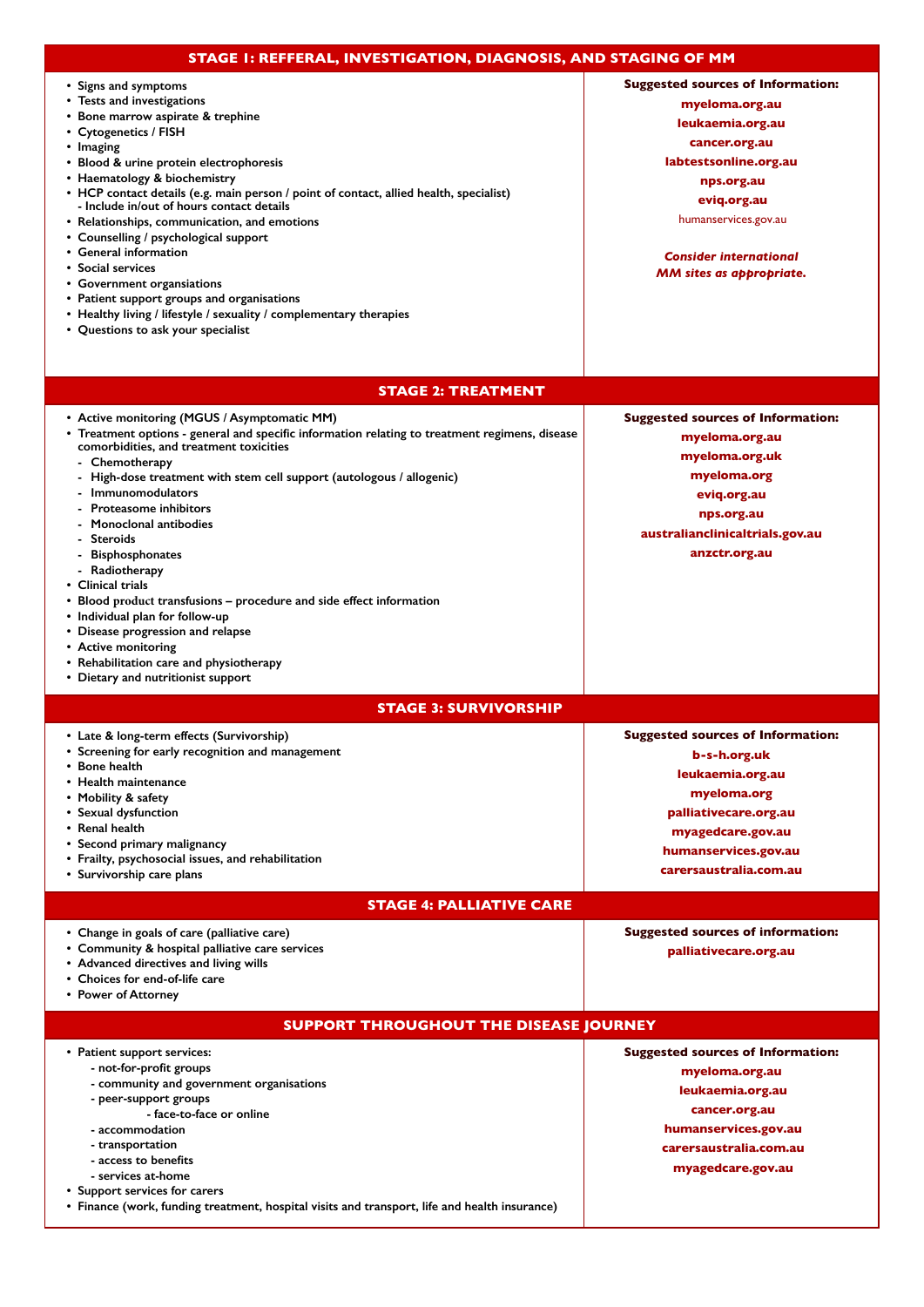## **Sources of MM information for nurses and patients**

**This is a list of the most commonly used websites by healthcare professionals and patients.**

| <b>Organisation</b>                                                                                                                               | Website                                                                   | <b>Information</b>                                                                                                                                                                                                                                                                                                                        |
|---------------------------------------------------------------------------------------------------------------------------------------------------|---------------------------------------------------------------------------|-------------------------------------------------------------------------------------------------------------------------------------------------------------------------------------------------------------------------------------------------------------------------------------------------------------------------------------------|
| Myeloma Australia                                                                                                                                 | myeloma.org.au                                                            | Australian organisation providing patient and HCP resources, including myeloma<br>nurses, telephone support, and support groups, access to publications, live seminars<br>and workshops. Links to Myeloma Scientific Advisory Group (MSAG) Clinical Practice<br>Guidelines                                                                |
| Leukaemia and Blood<br>Cancer NZ                                                                                                                  | Leukaemia.org.nz                                                          | Leading organisation in NZ dedicated to providing support to patients and their families<br>living with MM and other blood conditions. Provides range of support and education<br>programs, including online information.                                                                                                                 |
| Myeloma NZ                                                                                                                                        | Multiplemyeloma.org.nz                                                    | MM focused organisation lead by haematologists and consumer representatives<br>providing a range of MM specific information.                                                                                                                                                                                                              |
| <b>Myeloma and Related</b><br>Disease Registry (MRDR)                                                                                             | Mrdr.net.au                                                               | Established at Monash University, Melbourne, MRDR is a bi-national register of patients<br>diagnosed with MM and related conditions. Website provides information on the<br>registry, how to participate, and reports/publications generated from the registry.                                                                           |
| <b>MyeNURSE</b>                                                                                                                                   | Member only app iOS /<br>Android                                          | Haematology Society of Australia and NZ (HSANZ) Nurses Group: Myeloma Special<br>Practice Network member login required to access MyeNURSE app, which hosts wide<br>range of MM nurse resources.                                                                                                                                          |
| <b>International Myeloma</b><br>Foundation (IMF) -<br>Nurse Leadership Board<br>(NLB) and International<br><b>Myeloma Working Group</b><br>(IMWG) | myeloma.org<br>myeloma.org/nurse-<br>leadership-board<br>imwg.myeloma.org | International organisation providing patient and HCP resources, including details<br>of clinical trials, education programs and MM research. NLB and IMWG publish<br>wide range of Concensus Statements and Guideline's for MM best practice treatment<br>and management.                                                                 |
| Multiple Myeloma<br><b>Research Foundation</b>                                                                                                    | themmrf.org                                                               | International organisation providing patient and HCP resources and driving leadership,<br>clinical trials and research.                                                                                                                                                                                                                   |
| Myeloma UK - Myeloma<br>Academy                                                                                                                   | myeloma.org.uk<br>academy.myeloma.org.uk                                  | UK-based organisation providing patient and HCP resources, including updates on<br>research, support groups, and discussion forums. Hosts Myeloma Academy which<br>provides clinicians with a range of educational programs and resources, including the<br>Myeloma Nurse Learning Program accredited in Australia for hours of learning. |
| The Myeloma Beacon                                                                                                                                | myelomabeacon.com                                                         | US-based organisation providing patient and HCP resources, including news articles,<br>patient forums and discussion, and blogs.                                                                                                                                                                                                          |
| International Myeloma<br><b>Society</b>                                                                                                           | myelomasociety.org                                                        | International professional society of clinicians and researchers, which organises biannual<br>International Myeloma Workshop (IMW).                                                                                                                                                                                                       |
| <b>Managing Myeloma</b>                                                                                                                           | managingmyeloma.com &<br>iOS app                                          | International organisation providing HCP resources and education.                                                                                                                                                                                                                                                                         |
| Myeloma Crowd                                                                                                                                     | myelomacrowd.org                                                          | International organisation that support patient-to-patient education.                                                                                                                                                                                                                                                                     |
| Leukaemia Foundation                                                                                                                              | leukaemia.org.au/blood-<br>cancers/myeloma                                | Australian organisation providing patient and HCP resources and information on<br>blood cancers including MM.                                                                                                                                                                                                                             |
| <b>National Comprehensive</b><br><b>Cancer Network</b>                                                                                            | nccn.org                                                                  | International organisation providing patient resources, HCP education, and treatment<br>guidelines.                                                                                                                                                                                                                                       |
| Cancer Institute                                                                                                                                  | cancerinstitute.org.au                                                    | NSW cancer control agency providing patient information about cancer prevention,<br>detection, diagnosis, and treatment. Portals for HCPs and consumers.                                                                                                                                                                                  |
| <b>NPS MedicineWise</b>                                                                                                                           | nps.org.au                                                                | Australian organisation providing patient and HCP education and information about<br>medicines.                                                                                                                                                                                                                                           |
| NZ Medicines and<br><b>Medical Devices Safety</b><br>Authority                                                                                    | <b>Medsafe.govt.nz</b>                                                    | NZ government authority responsible for the safety of medicines and medical devices.<br>Provides information for HCPs and consumers.                                                                                                                                                                                                      |
| Lab Tests Online AU                                                                                                                               | labtestsonline.org.au                                                     | Australian organisation which explains pathology laboratory tests.                                                                                                                                                                                                                                                                        |
| <b>Cancer Learning</b>                                                                                                                            | cancerlearning.gov.au                                                     | Australian government organsiation providing HCP education and learning resources in<br>cancer care.                                                                                                                                                                                                                                      |
| EviQ                                                                                                                                              | Eviq.org.au                                                               | Depatment within Cancer Institute NSW. Cancer Treatments Online provides a free<br>resource of evidence-based, consensus driven cancer treatment protocols and information.                                                                                                                                                               |
| Myeloma Post                                                                                                                                      | <b>Mobile app - iOS only (free)</b>                                       | Patient and HCP app with resources, education, research support, details of advocacy<br>programs, and information on the IMF website.                                                                                                                                                                                                     |
| Myeloma Manager™<br>Personal Care Assistant™                                                                                                      | myeloma.org/patient-<br>tools/myeloma-manager                             | Patient app that organises laboratory results, notes, reports, and provides a daily news<br>feed.                                                                                                                                                                                                                                         |
| Track My Multiple<br>Myeloma                                                                                                                      | iOS and Android (free)                                                    | Patient app with calendar, HCP contact list, medication reminders, refill reminders,<br>record lab results, printable reports, and resources.                                                                                                                                                                                             |